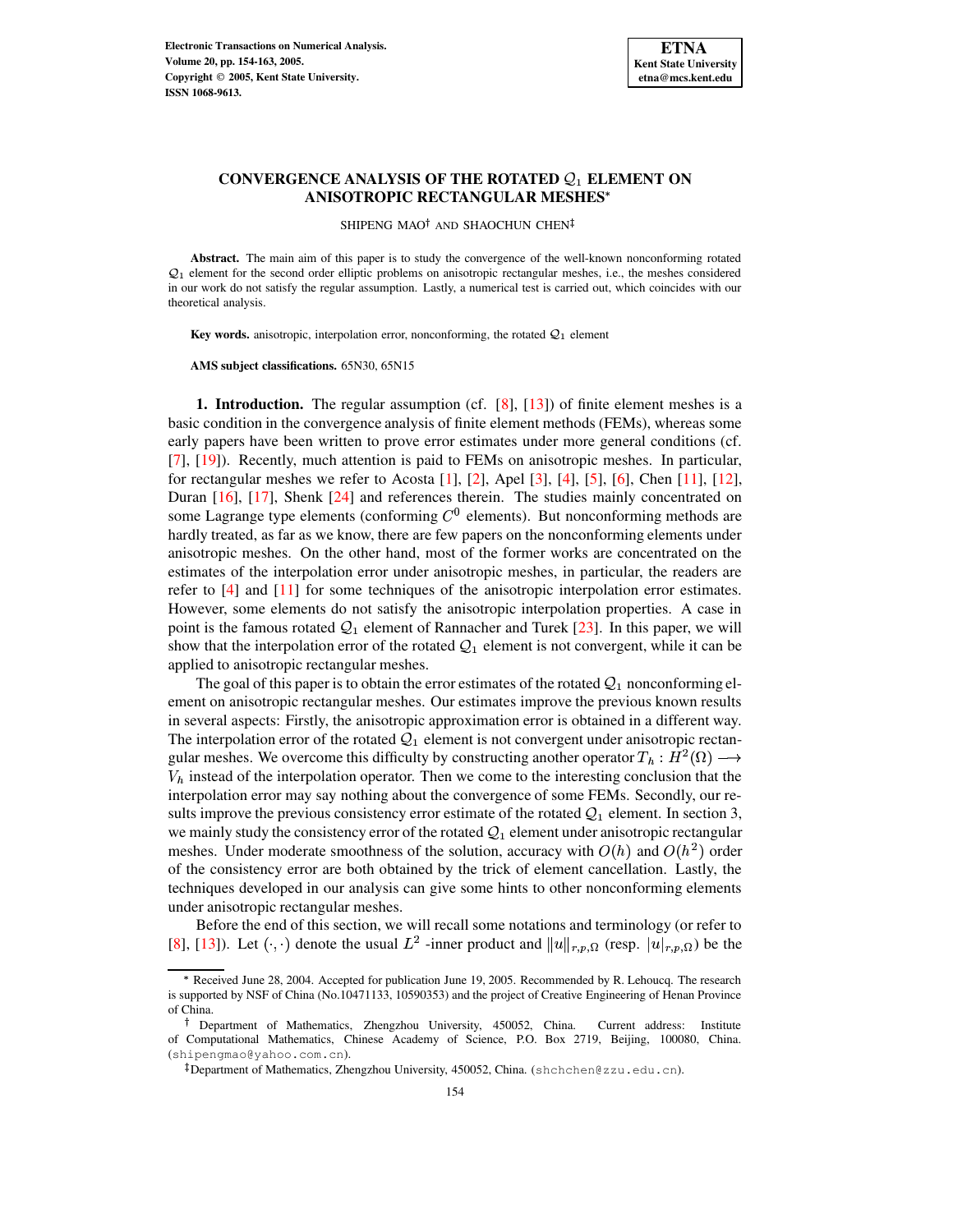| <b>ETNA</b>                  |
|------------------------------|
| <b>Kent State University</b> |
| etna@mcs.kent.edu            |

155

#### CONVERGENCE ANALYSIS OF THE ROTATED  $Q_1$  ELEMENT

usual norm (resp. semi-norm) for the Sobolev space  $W^{r,p}(\Omega)$ . When  $p = 2$ , denote  $W^{r,2}(\Omega)$ by  $H^r(\Omega)$ .

2. Nonconforming rotated  $\mathcal{Q}_1$  element and its approximation error estimate on **anisotropic rectangular meshes.** For simplicity, assume that  $\Omega$  is a polygon with boundaries parallel to the axes and let  $\mathcal{J}_h$  be a partition of  $\Omega$  by rectangular meshes which need not satisfy the regular assumption.  $\forall K \in \mathcal{J}_h$ , denote the barycenter of element K by  $(x_K, y_K)$ , the length of edges parallel to x-axis and y-axis by  $2h_{K1}$ ,  $2h_{K2}$  respectively,  $h_K = \max\{h_{K1}, h_{K2}\}, h = \max_{K \in \mathcal{J}_h} h_K$ . Assume that  $\hat{K} = [-1, 1] \times [-1, 1]$  is the reference element, the four vertices are:  $\hat{a}_1 = (-1, -1), \hat{a}_2 = (1, -1), \hat{a}_3 = (1, 1), \hat{a}_4 = (-1, 1),$ and its 4 sides are  $\hat{l}_1 = \hat{a}_1 \hat{a}_2$ ,  $\hat{l}_2 = \hat{a}_2 \hat{a}_3$ ,  $\hat{l}_3 = \hat{a}_3 \hat{a}_4$ ,  $\hat{l}_4 = \hat{a}_4 \hat{a}_1$ . Then there exists an unique mapping  $F_K : \hat{K} \longrightarrow K$  defined as

$$
\begin{cases}\nx = x_K + h_{K1}\xi, \\
y = y_K + h_{K2}\eta.\n\end{cases}
$$

To begin with, we will introduce the finite element space of the rotated  $Q_1$  element. Set

$$
\hat{P} = span\{1, \xi, \eta, \xi^2 - \eta^2\},\
$$

and  $\forall F \subset \partial K$ , for any  $v \in H^1(K)$ , we define

$$
M_F(v)=\frac{1}{|F|}\int_F vds.
$$

Then the finite element space is defined as

 $V_h = \{v \in L^2(\Omega) | v \circ F_K \in \hat{P}, v \text{ is continuous regarding } M_F(\cdot), M_F(v) = 0, \forall F \in \partial\Omega\}.$ We will define two interpolations  $\hat{I}$  and  $\hat{\Pi}$  on  $H^1(\hat{K}), H^2(\hat{K})$  respectively,

$$
\begin{aligned}\n\hat{I}\hat{v} &= \frac{\hat{v}_{12} + \hat{v}_{23} + \hat{v}_{34} + \hat{v}_{41}}{4} + \frac{\hat{v}_{23} - \hat{v}_{41}}{2}\xi + \frac{\hat{v}_{34} - \hat{v}_{12}}{2}\eta \\
&+ \frac{3(-\hat{v}_{12} + \hat{v}_{23} - \hat{v}_{34} + \hat{v}_{41})}{8}(\xi^2 - \eta^2), \\
\hat{\Pi}\hat{v} &= \frac{\hat{v}_1 + \hat{v}_2 + \hat{v}_3 + \hat{v}_4}{4} + \frac{-\hat{v}_1 + \hat{v}_2 + \hat{v}_3 - \hat{v}_4}{4}\xi + \frac{-\hat{v}_1 - \hat{v}_2 + \hat{v}_3 + \hat{v}_4}{4}\eta \\
&+ \frac{\hat{v}_1 - \hat{v}_2 + \hat{v}_3 - \hat{v}_4}{4}\xi\eta,\n\end{aligned}
$$

where  $\hat{v}_{i(i+1)} = \frac{1}{|\hat{l}_i|} \int_{\hat{l}_i} \hat{v} d\hat{s}$ ,  $\hat{v}_i = \hat{v}(\hat{a}_i)$ ,  $i = 1, 2, 3, 4$ . Let  $I_h|_K = I_K$  and  $\Pi_h|_K = \Pi_K$ be the interpolations of the rotated  $Q_1$  and bilinear element on K, respectively, where  $I_K$  $\hat{I}\circ F_K^{-1}, \bar{\Pi_K}=\hat{\Pi}\circ F_K^{-1}.$ 

<span id="page-1-0"></span>For the convenience of simplicity, we consider the following Poisson problem:

(2.1) 
$$
\begin{cases}\n-\Delta u = f, & \text{in } \Omega, \\
u = 0, & \text{on } \partial\Omega.\n\end{cases}
$$

Then the weak form of  $(2.1)$  is:

<span id="page-1-1"></span>(2.2) 
$$
\begin{cases} \text{Find } u \in H_0^1(\Omega), & \text{such that} \\ a(u,v) = f(v), & \forall v \in H_0^1(\Omega), \end{cases}
$$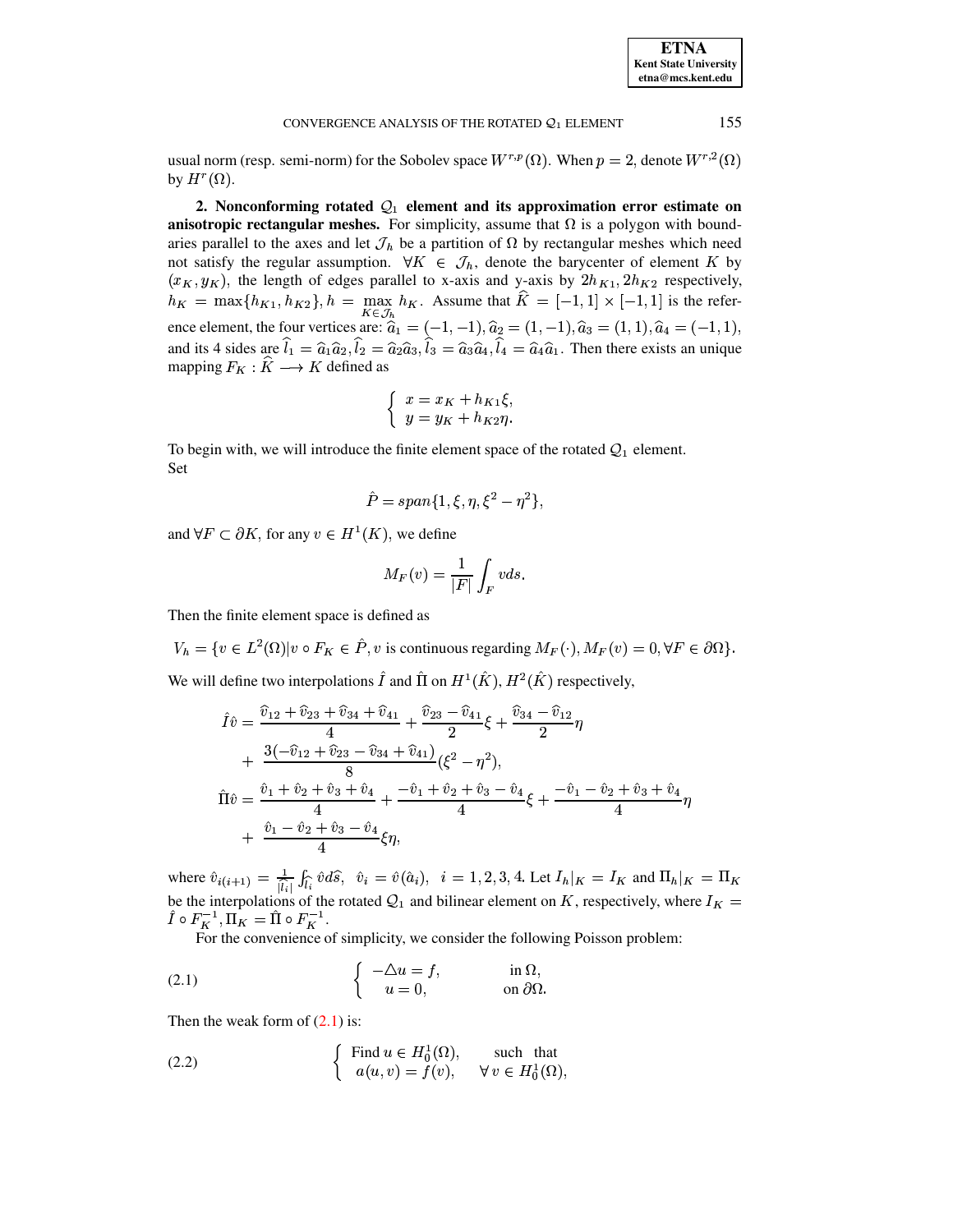### SHIPENG MAO AND SHAOCHUN CHEN

156

where

$$
a(u,v) = \int_{\Omega} \nabla u \nabla v dx dy, \quad f(v) = \int_{\Omega} fv dx dy.
$$

The approximation of  $(2.2)$  reads as:

<span id="page-2-2"></span>(2.3) 
$$
\begin{cases} \text{Find } u_h \in V_h, & \text{such that} \\ a_h(u_h, v_h) = f(v_h), & \forall v_h \in V_h \end{cases}
$$

with

$$
a_h(u_h, v_h) = \sum_{K \in \mathcal{J}_h} \int_K \nabla u_h \nabla v_h dx dy.
$$

We will define the broken norm as

<span id="page-2-0"></span>
$$
\|\cdot\|_h = \left(\sum_{K \in \mathcal{J}_h} |\cdot|^2_{1,K}\right)^{\frac{1}{2}}.
$$

It is obvious that  $\|\cdot\|_h$  is a norm on  $V_h$ .

The following theorem shows that the interpolation  $I_h$  is unstable or even divergent in the energy norm sense under anisotropic rectangular meshes.

THEOREM 2.1. (cf. [22]) Let  $\Omega$  be a rectangular and a uniform mesh division in each direction with the diameter h and h' respectively, and  $1 < \frac{h}{h'} < \sigma$ . we have

<span id="page-2-1"></span>

It's seen from Theorem 2.1 that the aspect ratio  $h/h'$  appears in the right hand side of (2.4). The following counterexample shows that this is the true case (cf. [5]).<br>Taking an element  $K = [-h_x, h_x] \times [-h_y, h_y] (h_x \gg h_y), u = x^2$ , then by a direct

calculation, we have

$$
\hat{I}_{\hat{K}}\hat{u} = \frac{2}{3}h_x^2 - \frac{1}{2}h_x^2(\xi^2 - \eta^2),
$$

$$
\|\frac{\partial(u - I_K u)}{\partial y}\|_{0,K} = h_y^{-1} (h_x h_y)^{\frac{1}{2}} \|\frac{\partial(\hat{u} - \hat{I}_{\hat{K}} \hat{u})}{\partial \eta}\|_{0,\hat{K}} = \frac{2}{\sqrt{3}} h_x^{\frac{5}{2}} h_y^{-\frac{1}{2}}
$$

$$
|u|_{2,K} = (\int_K 2^2 dx dy)^{\frac{1}{2}} = 4 h_x^{\frac{1}{2}} h_y^{\frac{1}{2}}.
$$

So

(2.5) 
$$
\frac{|u - I_K u|_{1,K}}{|u|_{2,K}} \ge \frac{\|\frac{\partial (u - \Pi_K u)}{\partial y}\|_{0,K}}{|u|_{2,K}} = \frac{\sqrt{3}}{6} \frac{h_x^2}{h_y} \longrightarrow \infty.
$$

From the above discussion one may ask if the rotated  $\mathcal{Q}_1$  element is convergent under anisotropic rectangular meshes, the answer is affirmative. In fact, from the numerical test and theoretical analysis in this paper, one can see that the rotated  $\mathcal{Q}_1$  element preserves the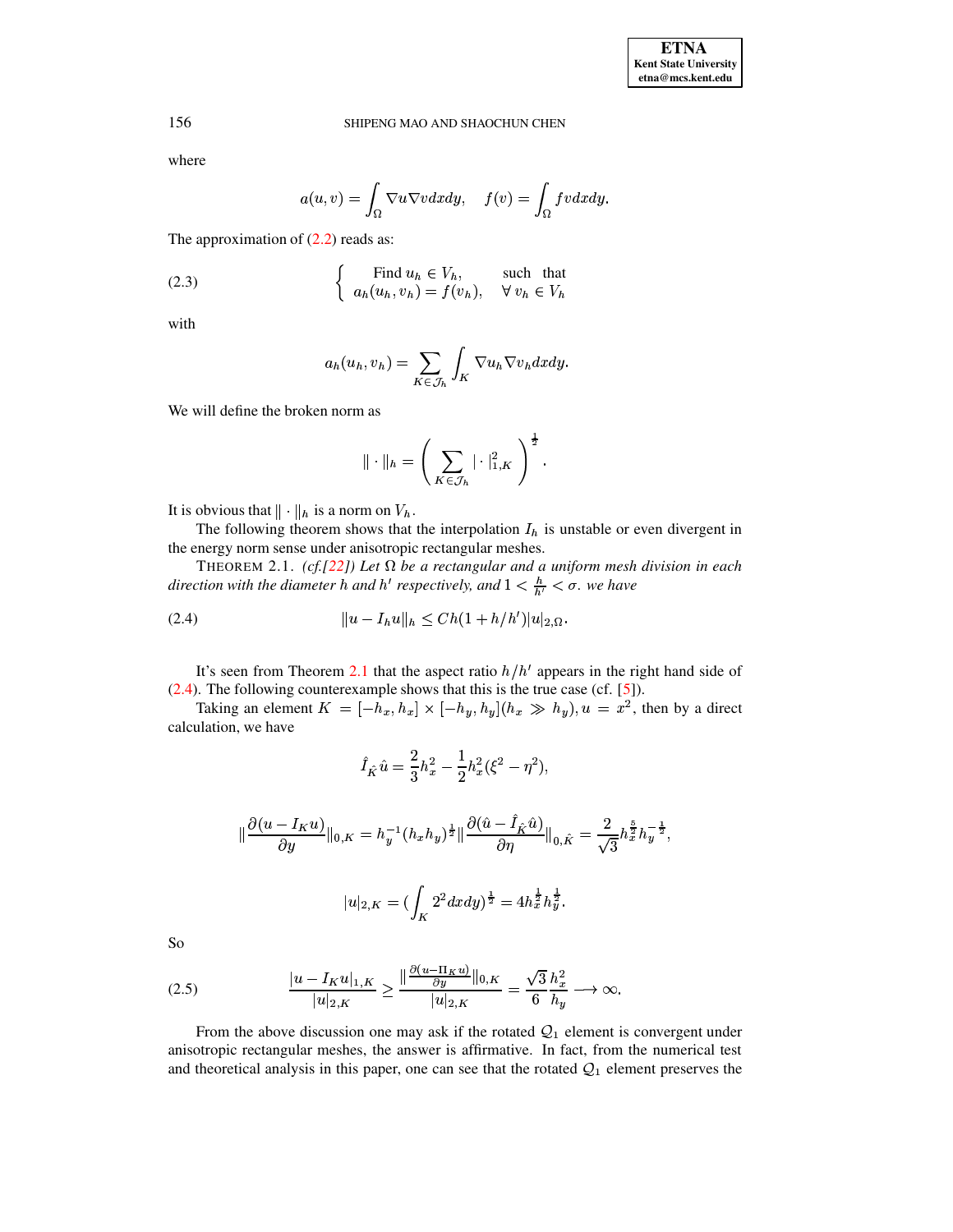optimal order of convergence even if the interpolation error is divergent, which is a very interesting result.

In order to obtain the anisotropic approximation error estimate, we construct the operator  $T_h: H^2(\Omega) \longrightarrow V_h$  with  $T_K = I_K \Pi_K, T_h|_K = T_K, \forall K \in \mathcal{J}_h$ .

<span id="page-3-2"></span>LEMMA 2.2. For the operator  $T_h$ , there holds:

<span id="page-3-0"></span>(2.6) 
$$
\|\hat{D}^{\alpha}(\hat{v} - \hat{T}\hat{v})\|_{0,\hat{K}} \leq C|\hat{D}^{\alpha}\hat{v}|_{1,\hat{K}}, \forall \ \hat{v} \in H^{2}(\hat{K}), \ |\alpha| = 1.
$$

*Proof.* A simple calculation gives

$$
\hat{T}\hat{v} = \frac{\hat{v}_1 + \hat{v}_2 + \hat{v}_3 + \hat{v}_4}{4} + \frac{-\hat{v}_1 + \hat{v}_2 + \hat{v}_3 - \hat{v}_4}{4}\xi + \frac{-\hat{v}_1 - \hat{v}_2 + \hat{v}_3 + \hat{v}_4}{4}\eta.
$$

For the case  $\alpha = (1,0)$ ,

(2.7) 
$$
\hat{D}^{\alpha}\hat{T}\hat{v} = \frac{1}{|\hat{K}|}\int_{-1}^{1}(\hat{D}^{\alpha}\hat{v}(\xi, -1)d\xi + \hat{D}^{\alpha}\hat{v}(\xi, 1))d\xi \stackrel{\triangle}{=} F(\hat{D}^{\alpha}\hat{v}).
$$

It can be verified that

$$
\begin{cases} |F(\hat{w})| \le C ||\hat{w}||_{1,\hat{K}}, \forall \hat{w} \in H^1(\hat{K}) \\ F(\hat{w}) = 0, \ \forall \ \hat{w} \in P_0(\hat{K}). \end{cases}
$$

Employing the Bramble-Hilbert lemma yields

$$
\|\hat{D}^{\alpha}(\hat{v} - \hat{T}\hat{v})\|_{0,\hat{K}} = \|\hat{D}^{\alpha}\hat{v} - F(\hat{D}^{\alpha}\hat{v})\|_{0,\hat{K}} \leq C|\hat{D}^{\alpha}\hat{v}|_{1,\hat{K}}.
$$

Similarly, we can prove (2.6) for the case  $\alpha = (0, 1)$ .  $\Box$ 

Assume u and  $u_h$  to be the unique solution of (2.1) and (2.3) respectively,  $u \in H^2(\Omega)$ . Then the second Strang's Lemma (cf. [8], [13]) gives

<span id="page-3-1"></span>
$$
(2.8) \t\t\t ||u - u_h||_h \leq 2 \inf_{v_h \in V_h} ||u - v_h||_h + \sup_{v_h \in V_h \setminus \{0\}} \frac{|a_h(u - u_h, v_h)|}{||v_h||_h}.
$$

Now, we are in a position to bound the first term on the right hand of  $(2.8)$  firstly.

<span id="page-3-3"></span>LEMMA 2.3. Under the above assumptions, we have

(2.9) 
$$
\inf_{v_h \in V_h} \|u - v_h\|_h \leq C h|u|_{2,\Omega}.
$$

*Proof.* By lemma 2.2, we have

$$
\inf_{v_h \in V_h} \|u - v_h\|_h \le \|u - T_h u\|_h = \left(\sum_{K \in \mathcal{J}_h} |u - T_K u|_{1,K}^2\right)^{\frac{1}{2}}
$$

$$
= \left(\sum_{K \in \mathcal{J}_h} \sum_{|\alpha|=1} \|D^{\alpha}(u - T_K u)\|_{0,K}^2\right)^{\frac{1}{2}}
$$

$$
= \left(\sum_{K \in \mathcal{J}_h} \sum_{|\alpha|=1} h_K^{-2\alpha}(h_{K1} h_{K2}) \|\hat{D}^{\alpha}(\hat{u} - \hat{T}\hat{u})\|_{0,\hat{K}}^2\right)^{\frac{1}{2}}
$$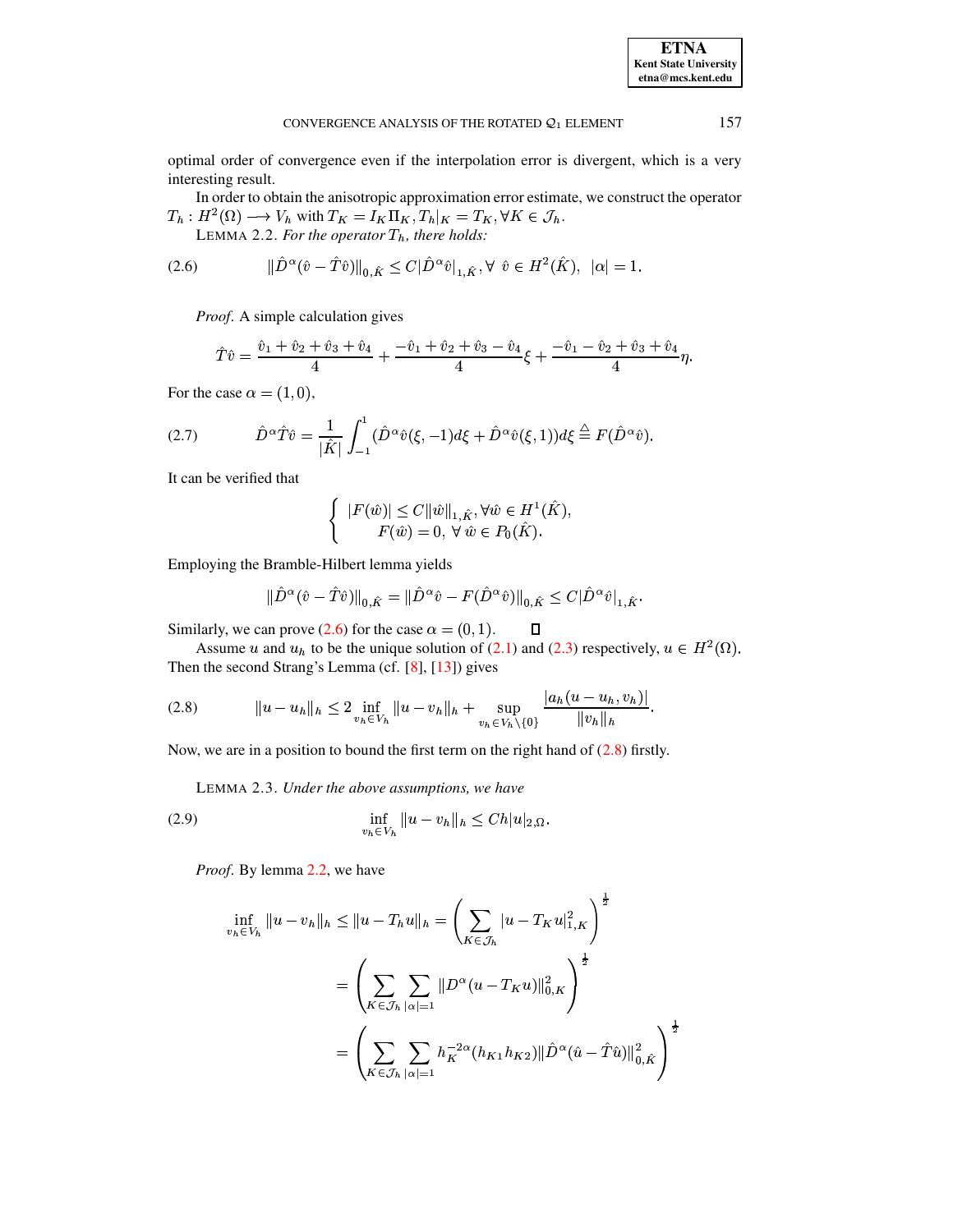SHIPENG MAO AND SHAOCHUN CHEN

$$
\leq C\left(\sum_{K\in\mathcal{J}_h}\sum_{|\alpha|=1}h_K^{-2\alpha}(h_{K1}h_{K2})|\hat{D}^{\alpha}\hat{u}|_{1,\hat{K}}^2\right)^{\frac{1}{2}}\n\leq C\left(\sum_{K\in\mathcal{J}_h}\sum_{|\alpha|=1}\sum_{|\beta|=1}h_K^{2\beta}\|D^{\alpha+\beta}u\|_{0,K}^2\right)^{\frac{1}{2}}\n\leq Ch|u|_{2,\Omega}.
$$

 $\Box$ 

REMARK 2.1. Recently, Cai, Douglas and Ye [9], [15] have proposed some new nonconforming midpoint-oriented four-node elements. Note that the associate interpolations have the same properties as the rotated  $Q_1$  element.

REMARK 2.2. In order to overcome the deficiency of the interpolation of the rotated  $\mathcal{Q}_1$  element, reference [5] proposed a modified rotated  $\mathcal{Q}_1$  element with the shape function space  $\hat{P} = span\{1, \xi, \eta, \xi^2\}$  (cf. [6], [20]). However, the dissymmetry of the shape space will influence the element geometrical inflexibility (cf.  $[14]$ ).

3. Consistency error estimate on anisotropic rectangular meshes. In this section, we will turn to the second term on the right hand of  $(2.8)$ , i.e., the consistency error. The standard technique of the consistency error estimate (cf.  $[8]$ ,  $[13]$ ) is invalid under anisotropic meshes, then we develop a new one for the estimate of the consistency error.

For any  $v \in H^1(K)$ , we define

$$
P_{0i}v = \frac{1}{|l_i|} \int_{l_i} v ds, \quad i = 1, 2, 3, 4.
$$

Then by Green's formula we have

<span id="page-4-0"></span>(3.1)  
\n
$$
a_h(u - u_h, v_h) = a_h(u, v_h) - (f, v_h) = \sum_{K \in \mathcal{J}_h} \sum_{l_i \subset \partial K} \int_{l_i} \frac{\partial u}{\partial n} v_h ds
$$
\n
$$
= \sum_{K \in \mathcal{J}_h} \left[ \int_{l_1} -(v_h - P_{01}v_h) (\frac{\partial u}{\partial y} - P_{01} \frac{\partial u}{\partial y}) dx \right. \\ \left. + \int_{l_3} (v_h - P_{03}v_h) (\frac{\partial u}{\partial y} - P_{03} \frac{\partial u}{\partial y}) dx \right. \\ \left. + \int_{l_2} (v_h - P_{02}v_h) (\frac{\partial u}{\partial x} - P_{02} \frac{\partial u}{\partial x}) dy \right. \\ \left. - \int_{l_4} (v_h - P_{04}v_h) (\frac{\partial u}{\partial x} - P_{04} \frac{\partial u}{\partial x}) dy \right. \\ \left. = \sum_{K \in \mathcal{J}_h} [I_1 + I_3 + I_2 + I_4].
$$

We will show that the conventional technique of nonconforming error estimate will become invalid under the consideration of anisotropic meshes. Take  $I_1$  for example, in the conventional method, by the trace theorem and the Bramble-Hilbert lemma, we will estimate it as follows:

$$
|I_1| = \left| \int_{l_1} -(v_h - P_{01}v_h) (\frac{\partial u}{\partial y} - P_0 \frac{\partial u}{\partial y}) dx \right|
$$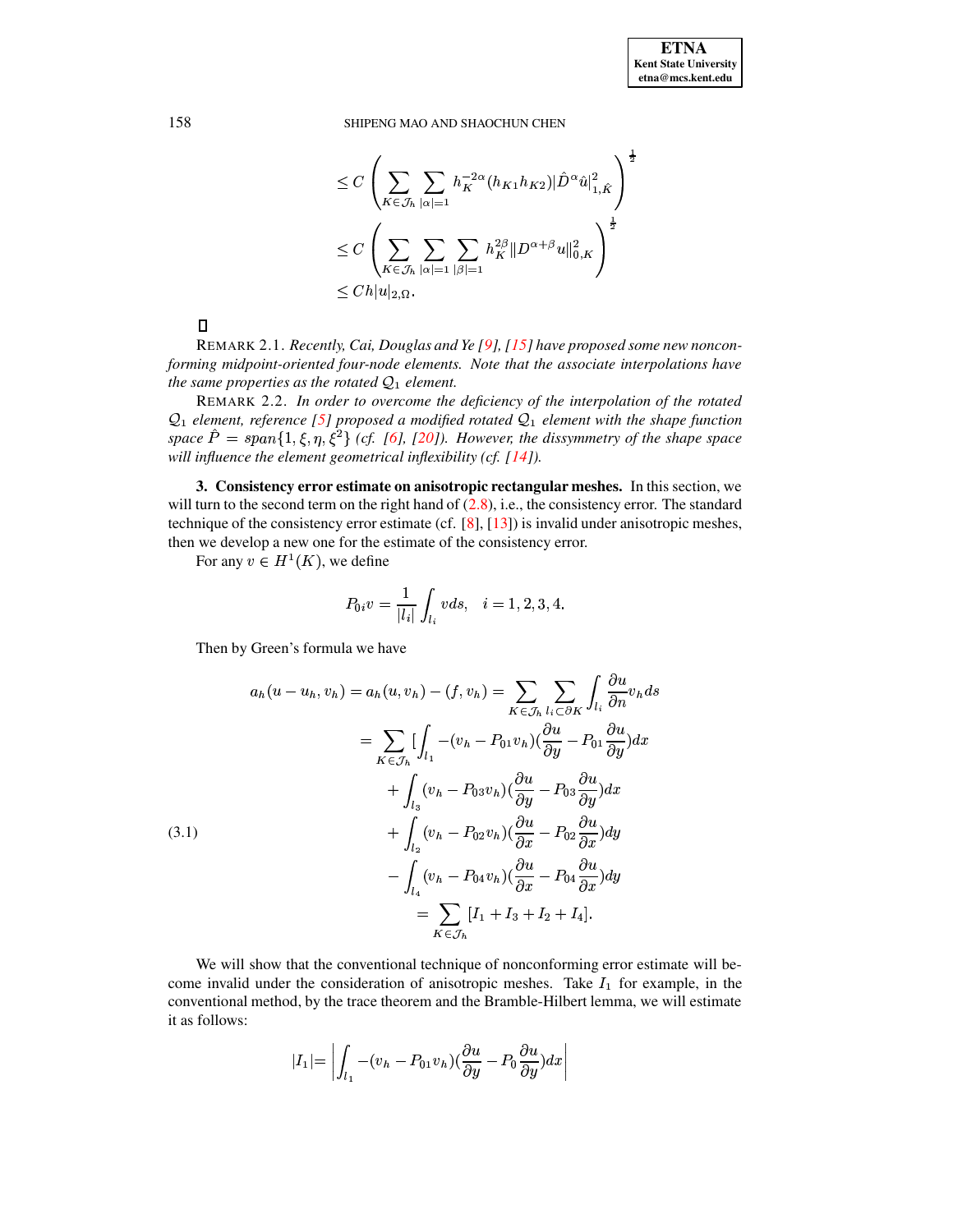**ETNA Kent State University**  $etna@mcs. kent.edu$ 

### CONVERGENCE ANALYSIS OF THE ROTATED  $Q_1$  ELEMENT

$$
\leq ||v_h - P_{01}v_h||_{0,l_1} \left\| \frac{\partial u}{\partial y} - P_{01} \frac{\partial u}{\partial y} \right\|_{0,l_1}
$$
  
\n=  $h_{K1} h_{K2}^{-\frac{1}{2}} ||\hat{v}_h - \hat{P}_{01} \hat{v}_h||_{0,\hat{l}_1} \left\| \frac{\partial \hat{u}}{\partial \eta} - \hat{P}_{01} \frac{\partial \hat{u}}{\partial \eta} \right\|_{0,\hat{l}_1}$   
\n
$$
\leq Ch_{K1} h_{K2}^{-\frac{1}{2}} ||\hat{v}_h||_{1,\hat{K}} \left\| \frac{\partial \hat{u}}{\partial \eta} \right\|_{1,\hat{K}}
$$
  
\n=  $C \frac{h_{K1}}{h_{K2}} \left( \sum_{|\alpha|=1} h_K^{2\alpha} ||D^{\alpha} v_h||_{0,K}^2 \right)^{\frac{1}{2}} \left\| \frac{\partial u}{\partial y} \right\|_{1,K}.$ 

<span id="page-5-0"></span>When the regular assumption is satisfied, which yields  $\frac{h_{K1}}{h_{K2}} \leq C$ , then we can get

$$
|I_1| \le Ch_K |u|_{2,K} |v_h|_{1,K}
$$

However, we do not have the regular assumption under anisotropic rectangular meshes.<br>On the contrary, we may have  $\frac{h_{K1}}{h_{K2}} \longrightarrow \infty$  when  $h_K \longrightarrow 0$ , and the desire convergence result of (3.2) can not be obtained as usua ing error on anisotropic meshes. Now, let us turn to  $(3.1)$  again.

From the construction of the element we know that  $\frac{\partial v_h}{\partial x}$  is independent of y, hence

<span id="page-5-1"></span>
$$
(v_h - P_{01}v_h)(x, y_K - h_{K2})
$$
  
=  $v_h(x, y_K - h_{K2}) - \frac{1}{2h_{K1}} \int_{x_K - h_{K1}}^{x_K + h_{K1}} v_h(t, y_K - h_{K2}) dt$   
=  $\frac{1}{2h_{K1}} \int_{x_K - h_{K1}}^{x_K + h_{K1}} [v_h(x, y_K - h_{K2}) - v_h(t, y_K - h_{K2})] dt$   
(3.3)  
=  $\frac{1}{2h_{K1}} \int_{x_K - h_{K1}}^{x_K + h_{K1}} \left( \int_t^x \frac{\partial v_h}{\partial r} (r, y_K - h_{K2}) dr \right) dt$   
=  $\frac{1}{2h_{K1}} \int_{x_K - h_{K1}}^{x_K + h_{K1}} \left( \int_t^x \frac{\partial v_h}{\partial r} (r, y_K + h_{K2}) dr \right) dt$   
=  $(v_h - P_{03}v_h)(x, y_K + h_{K2})$   
 $\stackrel{\triangle}{=} w(x).$ 

It is easy to see that

<span id="page-5-2"></span>
$$
|w(x)| \leq \frac{1}{4h_{K1}h_{K2}} \int_{x_{K}-h_{K1}}^{x_{K}+h_{K1}} \int_{x_{K}-h_{K1}}^{x_{K}+h_{K1}} \int_{y_{K}-h_{K2}}^{y_{K}+h_{K2}} \left| \frac{\partial v_{h}}{\partial x}(x,y) \right| dx dy dt
$$
  
(3.4) 
$$
\leq \frac{1}{2h_{K2}} \int_{K} \left| \frac{\partial v_{h}}{\partial x}(x,y) \right| dx dy \leq \frac{1}{2h_{K2}} 2\sqrt{h_{K1}h_{K2}} |v_{h}|_{1,K}.
$$

*i*) Suppose  $u \in H^2(\Omega)$ , we modified (3.1) slightly,

(3.5)  

$$
a_h(u - u_h, v_h) = \sum_{K \in \mathcal{J}_h} \left[ \int_{l_1} -(v_h - P_{01}v_h) \frac{\partial u}{\partial y} dx + \int_{l_3} (v_h - P_{03}v_h) \frac{\partial u}{\partial y} dx \right]
$$

$$
+ \int_{l_2} (v_h - P_{02}v_h) \frac{\partial u}{\partial x} dy - \int_{l_4} (v_h - P_{04}v_h) \frac{\partial u}{\partial x} dy
$$

$$
= \sum_{K \in \mathcal{J}_h} [J_1 + J_3 + J_2 + J_4].
$$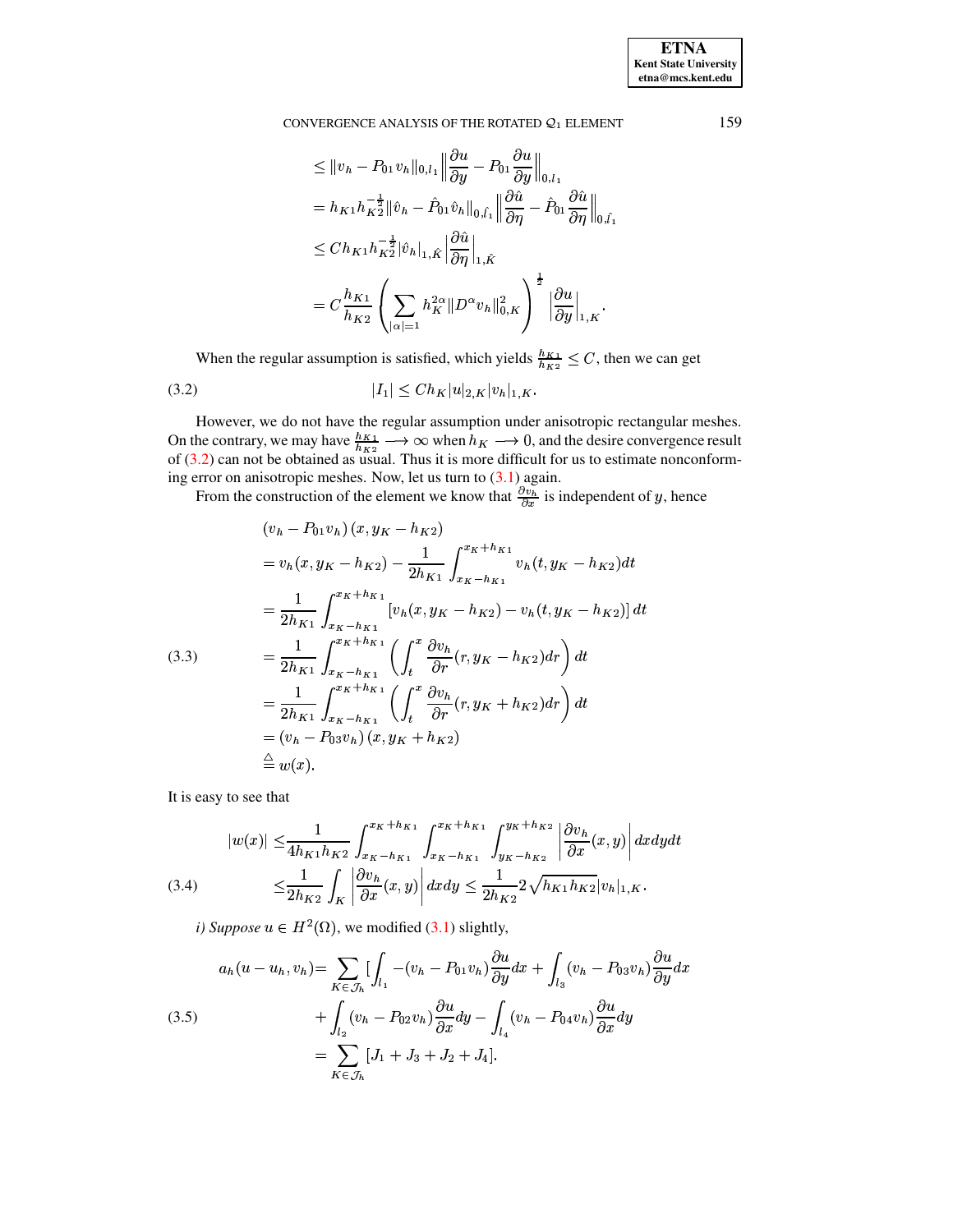Substituting (3.3) into  $J_1 + J_3$ , we get

<span id="page-6-0"></span>
$$
J_1 + J_3 = \int_{x_K - h_{K1}}^{x_K + h_{K1}} w(x) \left[ \frac{\partial u}{\partial y} (x, y_K + h_{K2}) - \frac{\partial u}{\partial y} (x, y_K - h_{K2}) \right] dx
$$
  
(3.6)  

$$
= \int_{x_K - h_{K1}}^{x_K + h_{K1}} w(x) \left[ \int_{y_K - h_{K2}}^{y_K + h_{K2}} \frac{\partial^2 u}{\partial y^2} dy \right] dx
$$
  

$$
\stackrel{\triangle}{=} \int_{x_K - h_{K1}}^{x_K + h_{K1}} w(x) Q(x) dx.
$$

A combination of  $(3.4)$  and  $(3.6)$  yields

$$
(3.7) \t\t J_1 + J_3 \leq Ch_{K1}|u|_{2,K}|v_h|_{1,K}.
$$

By the same argument, we can prove

$$
(3.8) \t\t J_2 + J_4 \leq Ch_{K2}|u|_{2,K}|v_h|_{1,K}.
$$

<span id="page-6-3"></span>Then we have

(3.9) 
$$
a_h(u - u_h, v_h) \leq Ch |u|_{2,\Omega} ||v_h||_h.
$$

*ii)* Suppose  $u \in H^3(\Omega)$ , we consider (3.1) again. Set  $v = \frac{\partial u}{\partial y}$ , there hold

$$
(3.10) \t v(x, y_K - h_{K2}) - P_{01}v = \frac{1}{2h_{K1}} \int_{x_K - h_{K1}}^{x_K + h_{K1}} \left( \int_t^x \frac{\partial v}{\partial r} (r, y_K - h_{K2}) dr \right) dt,
$$

and

$$
(3.11) \t v(x,y_K + h_{K2}) - P_{03}v = \frac{1}{2h_{K1}} \int_{x_K - h_{K1}}^{x_K + h_{K1}} \left( \int_t^x \frac{\partial v}{\partial r} (r, y_K + h_{K2}) dr \right) dt.
$$

Substituting the above two formulas and (3.3) into  $I_1 + I_3$ , we get

<span id="page-6-2"></span>
$$
(3.12) \quad I_1 + I_3 = \frac{1}{2h_{K1}} \int_{x_K - h_{K1}}^{x_K + h_{K1}} w(x) \left[ \int_{x_K - h_{K1}}^{x_K + h_{K1}} \left( \int_t^x \left( \frac{\partial v}{\partial r} (r, y_K + h_{K2}) \right) - \frac{\partial v}{\partial r} (r, y_K - h_{K2}) \right) dr \right) dt \right] dx
$$
  

$$
= \frac{1}{2h_{K1}} \int_{x_K - h_{K1}}^{x_K + h_{K1}} w(x) \left( \int_{x_K - h_{K1}}^{x_K + h_{K1}} \left( \int_t^x \int_{y_K - h_{K2}}^{y_K + h_{K2}} \frac{\partial^2 v}{\partial r \partial y} (r, y) dr dy \right) dt \right) dx
$$
  

$$
\stackrel{\triangle}{=} \frac{1}{2h_{K1}} \int_{x_K - h_{K1}}^{x_K + h_{K1}} w(x) Q(x) dx.
$$

Obviously,

<span id="page-6-1"></span>
$$
|Q(x)| \le 2h_{K1} \int_K \left| \frac{\partial^2 v}{\partial x \partial y}(x, y) \right| dx dy \le 2h_{K1} \cdot 2\sqrt{h_{K1}h_{K2}} |v|_{2,K}
$$
  
(3.13) 
$$
\le 4h_{K1} \sqrt{h_{K1}h_{K2}} |u|_{3,K}.
$$

Substituting  $(3.4)$  and  $(3.13)$  into  $(3.12)$  gives

$$
(3.14) \t\t J_1 + J_3 \le C h_{K1}^2 |u|_{3,K} |v_h|_{1,K}
$$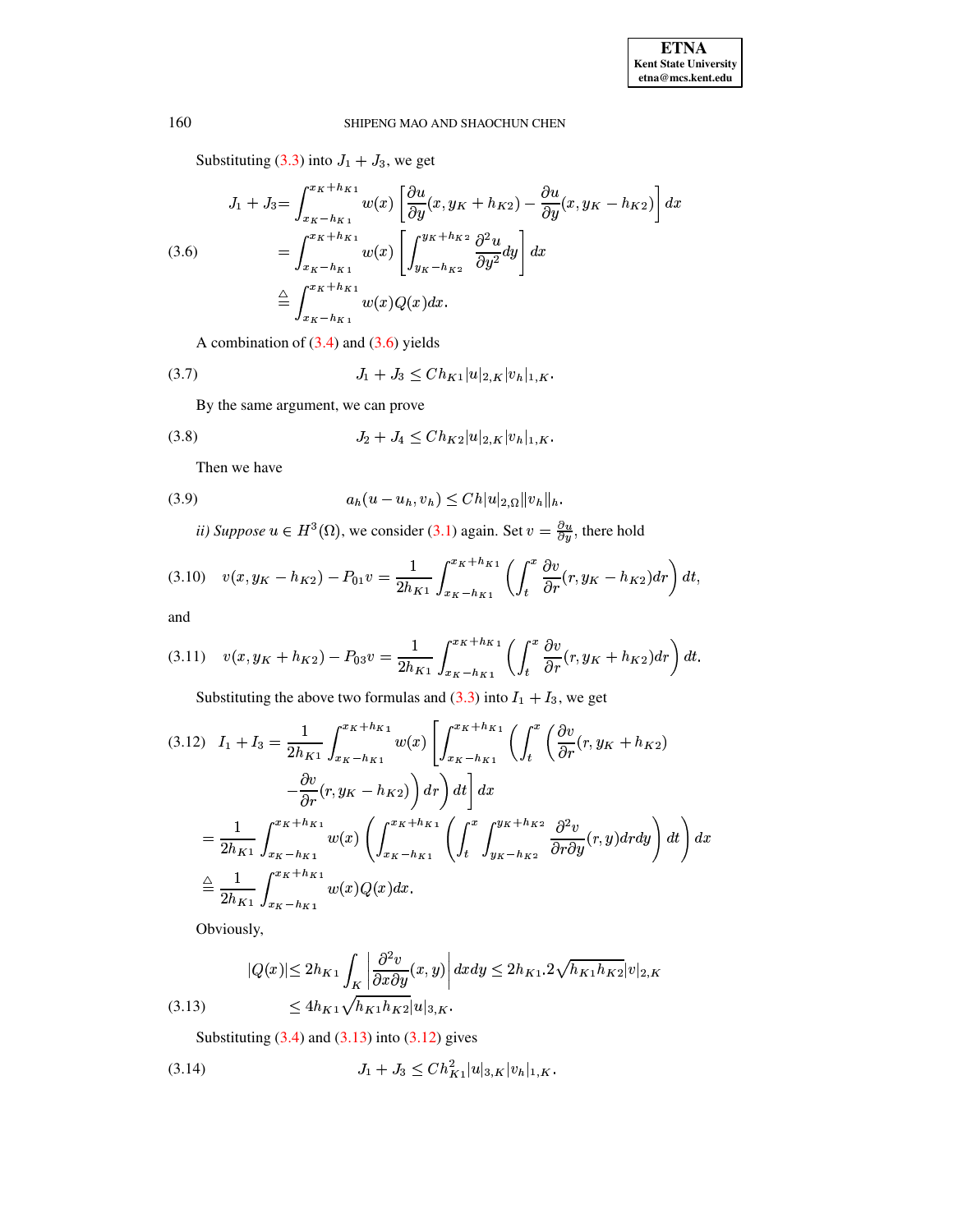Similarly,

 $(3.15)$ 

$$
J_2+J_4\leq Ch_{K2}^2|u|_{3,K}|v_h|_{1,K}.
$$

<span id="page-7-1"></span>Thus we have obtained

$$
(3.16) \t\t a_h(u - u_h, v_h) \leq Ch^2 |u|_{3,\Omega} ||v_h||_h
$$

Then we can get the following anisotropic error estimate of the nonconforming rotated  $Q_1$  element.

THEOREM 3.1. Suppose  $u \in H^2(\Omega)$ , under anisotropic rectangular meshes, we have the following error estimates

<span id="page-7-2"></span>
$$
(3.17) \t\t ||u - u_h||_h \leq Ch|u|_{2,\Omega}, \t ||u - u_h||_{0,\Omega} \leq Ch^2|u|_{2,\Omega}
$$

If further assume  $u \in H^3(\Omega)$ , the consistency error is of one higher order, i.e.,

<span id="page-7-0"></span>(3.18) 
$$
\sup_{v_h \in V_h \setminus \{0\}} \frac{|a_h(u - u_h, v_h)|}{\|v_h\|_h} \leq C h^2 |u|_{3,\Omega}.
$$

*Proof.*  $(3.18)$  is a direct consequence of  $(3.16)$ . Substituting  $(2.9)$  and  $(3.9)$  into  $(2.8)$ , we can obtain the first identity of  $(3.17)$ . By the usual dual argument as standard finite element theory (cf. [8], [13]), we will get the second identity of  $(3.17)$ . Then the proof is completed.  $\Box$ 

REMARK 3.1. The results of  $(3.17)$  can be applied to the nonconforming elements discussed in [5], [6], [9], [15], [18], [21], [23]. However, the result of  $(3.18)$  does not stand for the midpoint-oriented elements proposed by  $[23]$ .

4. Numerical experiment. In order to investigate the numerical behavior of the rotated  $\mathcal{Q}_1$  element under anisotropic rectangular meshes, we consider the second order problem  $(2.1)$  with  $f(x,y) = -\pi(\cos(\pi x)\sin(\pi y) + \cos(\pi y)\sin(\pi x)) \in L^2(\Omega)$ , and  $\Omega = [0,1] \times$ [0, 1]. It can be verified that the exact solution of problem (2.1) is  $u(x, y) = \sin(\pi x) \sin(\pi y)$ . The meshes on  $\Omega$  can be obtained in the following way, the edges of  $\Omega$  parallel to  $x$  – axis (y – axis resp.) are divided into n segments with  $n + 1$  points  $(1 - cos(\frac{i\pi}{n}))/2$ ,  $i =$  $(0, 1, ..., \frac{n}{2}, (1 + \sin(\frac{i\pi}{n} - \frac{\pi}{2}))/2, i = \frac{n}{2} + 1, ..., n$  (m resp.). The mesh obtained in this way for  $16 \times 16$  is illustrated in Fig 4.1. Note that the large aspect ratio meshes can be obtained by adjusting the ratio value of  $\frac{n}{m}$  (refer to Table 4.1 for the aspect ratio  $\max_{K \in \mathcal{J}_h} \frac{h_K}{\rho_K}$ ).

In Table 4.1, we list the numerical results of the rotated  $Q_1$  nonconforming element,<br>here  $ei = \frac{\|u - I_h u\|_h}{h}$  and  $eh = \frac{\|u - u_h\|_h}{h}$ , where  $I_h u$  denotes the interpolation of the exact solution. From the results of this table, we can see that the optimal energy norm error between  $u$  and  $u<sub>h</sub>$  is obtained under large aspect ratio meshes (strongly anisotropic meshes), while the interpolation error is divergent in such case. These results show that the constant  $C$  at the right hand side of the interpolation error is dependent on the aspect ratio, while that of the error of u and  $u<sub>h</sub>$  is independent of the aspect ratio, which coincides with our theoretical analysis.

For the sake of a comparison with the rotated  $Q_1$  nonconforming element, we also have computed the five-node element proposed by Han in [18]. The shape space is  $span\{1,\xi,\eta,$  $\{\hat{z}^2, \eta^2\}$ , and the degrees of freedom are  $\{\hat{v}_{12}, \hat{v}_{23}, \hat{v}_{34}, \hat{v}_{14}, \hat{v}_5\}$  on  $\hat{K}$ , where  $\hat{v}_5 = \frac{\int_{\hat{K}} \hat{v} d\xi d\eta}{|\hat{K}|}$ . The results are listed in Table 4.2, from which we can see that both the interpolation error and finite element error are of optimal order on anisotropic rectangular meshes.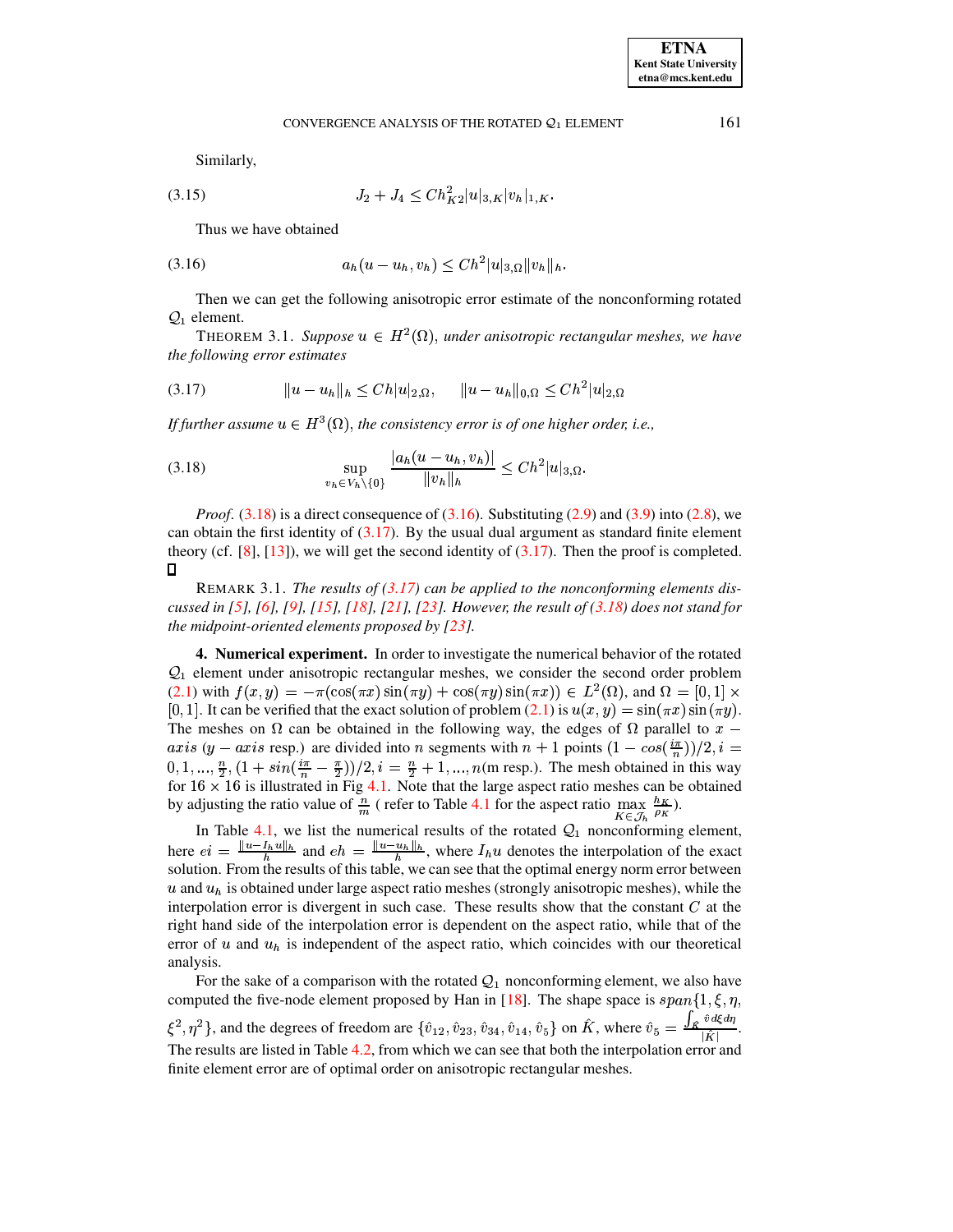#### 162 SHIPENG MAO AND SHAOCHUN CHEN

<span id="page-8-4"></span>FIG. 4.1. *The anisotropic rectangular mesh for the case*  $n = m = 16$ 

TABLE 4.1 *Numerical results of the rotated*  $Q_1$  *element* 

<span id="page-8-5"></span>

| $m \times n$                                    | $2 \times 2$ | $2 \times 8$ | $2 \times 32$ | $2 \times 128$ | $2 \times 512$ | $2 \times 1024$ |
|-------------------------------------------------|--------------|--------------|---------------|----------------|----------------|-----------------|
| еh                                              | 1.92         | .98          | 2.04          | 2.04           | 2.04           | 2.04            |
| $^{e\imath}$                                    | 1.84         | 3.49         | 15.24         | 68.80          | 303.67         | 633.91          |
| $\max_{K \in \mathcal{J}_h} \frac{h_K}{\rho_K}$ | 1.41         | 18.58        | 293.69        | 4695.56        | 75125.35       | 300500.71       |

**5. Conclusions.** This paper has been studied the convergence properties of the famous rotated  $\mathcal{Q}_1$  nonconforming element under anisotropic rectangular meshes. The interpolation error in the discrete  $H^1$  – norm is not convergent on anisotropic rectangular meshes. But this does not influence the convergence of the rotated  $\mathcal{Q}_1$  element. From this paper we can see that the interpolation error does not indicate the convergence of some elements. What's more, the techniques developed in this paper can be applied to other nonconforming elements.

The higher order of the consistency error estimate obtained in this paper is of interest in the superconvergence analysis of nonconforming elements (cf.  $[10]$ ,  $[25]$ ). In fact, combined the result of this paper with  $a_h(u - I_hu, v_h) \leq Ch^2 |u|_{3,\Omega} \|v_h\|_h$  (If we can prove this!) yields a superclose result  $||I_hu - u_h||_h \leq Ch^2|u|_{3,\Omega}$ . Some superconvergence results of the five-node element proposed in [\[18\]](#page-9-17) can be obtained in this way (will be addressed elsewhere). However, the superconvergence of the rotated  $Q_1$  element is still an open problem, which will be a future work of us.

**Acknowledgments.** The authors would like to express their sincere thanks to the anonymous referees for many helpful suggestions and corrections of the English and typesetting mistakes.

#### REFERENCES

- <span id="page-8-0"></span>[1] G. ACOSTA AND R. G. DURAN, *The maximum angle condition for mixed and nonconforming elements: Application to the Stokes equations*, SIAM J. Numer. Anal., 37 (1999), pp. 18-36.
- <span id="page-8-1"></span>[2] G. ACOSTA, *Langrange and average interpolation over 3D anisotropic meshes*, J. Comput. Appl. Math., 135 (2001), pp. 91-109.
- <span id="page-8-3"></span><span id="page-8-2"></span>[3] T. APEL AND M. DOBROWOLSKI, *Anisotropic interpolation with applications to the finite element method*, Computing, 47 (1992), pp. 277-293.
- [4] T. APEL, *Anisotropic finite element: local estimates and applications*,Advances in Numerical Mathematics. B. G. Teubner, Stuttgart, 1999.